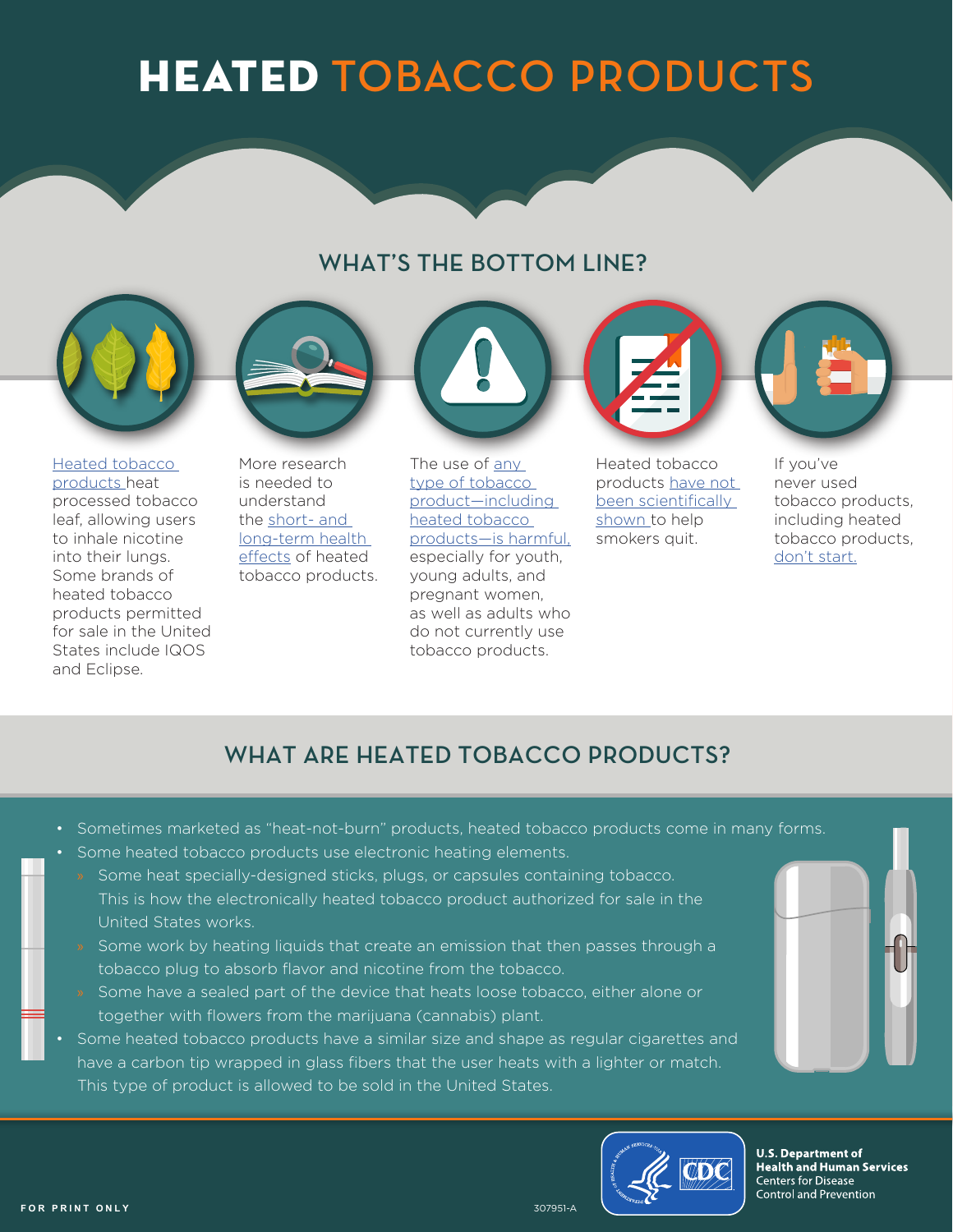#### **ARE HEATED TOBACCO PRODUCTS THE SAME AS ELECTRONIC CIGARETTES?**

• No. Heated tobacco products heat actual tobacco leaf. In contrast, e-cigarettes heat liquids that typically contain nicotine derived from tobacco, as well as flavorings and other ingredients. Learn more about [e-cigarettes](https://wwwdev.cdc.gov/tobacco/basic_information/e-cigarettes/index.htm).

#### **WHAT ARE THE HEALTH EFFECTS OF USING HEATED TOBACCO PRODUCTS?**

- Heated tobacco products are still new in the United States, and scientists are still learning about their short-and long-term health effects. The use of any tobacco product—including heated tobacco products —is harmful, especially for youth, young adults, and pregnant women, as well as adults who do not currently use tobacco products.
	- Regardless of whether they are heated by flame or electronically, heated tobacco products contain nicotine.



- Nicotine is highly addictive.<sup>1</sup>
- » Nicotine exposure can also harm the developing adolescent brain. The brain keeps developing until about age  $25<sup>1</sup>$ 
	- » Using nicotine in adolescence can harm the parts of the brain that control attention, learning, mood, and impulse control.
	- » Using nicotine in adolescence may also increase the risk for future addiction to other drugs.
- » Nicotine is toxic to
	- developing fetuses.<sup>1</sup>

#### **IS IT HARMFUL TO BREATHE THE SECONDHAND EMISSIONS FROM HEATED TOBACCO PRODUCTS?**

- Heated tobacco products produce emissions that are not as safe as clean air.
- Studies of secondhand emissions from heated tobacco products suggest that the products expose both users and bystanders to some of the same chemicals found in cigarette smoke, although at lower levels than cigarette smoke. $2$
- Additional research is needed to understand the health effects of heated tobacco products and their emissions.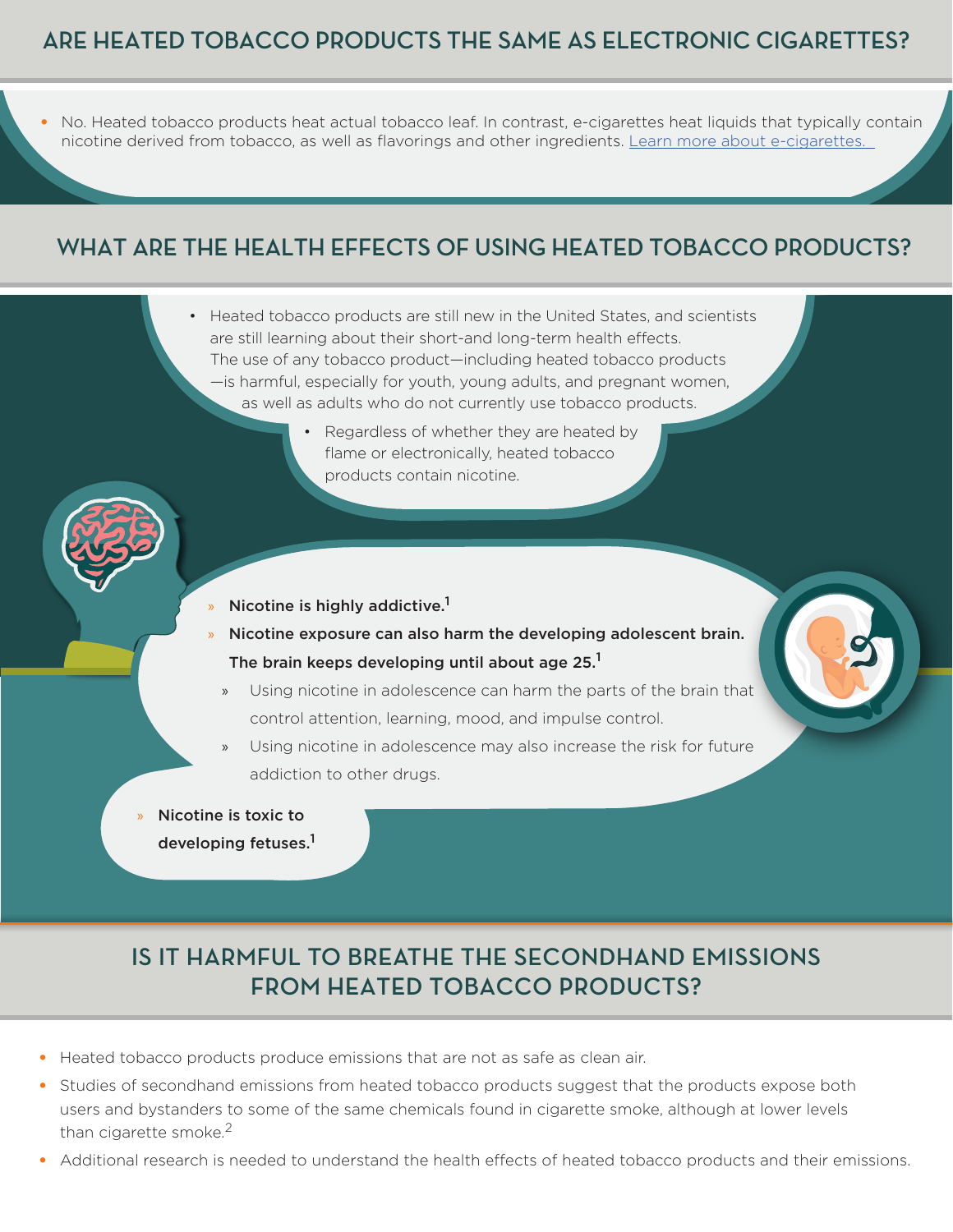#### **ARE HEATED TOBACCO PRODUCTS LESS HARMFUL THAN REGULAR CIGARETTES?**

- The emissions created from heated tobacco products generally contain lower levels of harmful ingredients than the smoke from regular cigarettes. However, that does not mean heated tobacco products are safe.
- Research suggests that heated tobacco products **contain many of the same harmful ingredients as regular** cigarettes, as well as other harmful ingredients not present in regular cigarettes.
- Additional research is needed to determine whether adult cigarette smokers who completely switch to heated tobacco products might reduce their risks of tobacco-related disease.
- As of July 7, 2020, the FDA has authorized only one heated tobacco product system (IQOS and three of its tobacco-containing Heatstick products) to be marketed as modified risk tobacco products. These are the first tobacco products to receive "exposure modification" orders. These specific products may be marketed with claims that fully switching from regular cigarettes to IQOS can reduce a person's exposure to harmful chemicals.

Similar claims may not be made about other heated tobacco products. In addition, the manufacturer of IQOS may not claim that using IQOS reduces the risk of disease, that the products are endorsed or approved by the FDA, or that the FDA deems the products to be safe for use by consumers. $3.4$ 

Heated tobacco products are **not an FDA-approved method** for quitting smoking.

#### **WHO IS USING HEATED TOBACCO PRODUCTS?**

These products are new in the United States. The U.S. Food and Drug Administration (FDA), as of January 8, 2020, has authorized IQOS and Eclipse heated tobacco products for sale in this country. Sales of other heated tobacco products are growing worldwide.



Reported use of heated tobacco products went up in 2018, when 2.4% of adults, including **6.7% of people** who currently smoked regular cigarettes, reported they had ever used a heated tobacco product.<sup>6</sup>

There are no studies yet looking at how many youth in the United States use heated tobacco products.

CDC began tracking use of heated tobacco products among U.S. adults in 2017. At that time, 0.7% of adults, including 2.7% of people who currently smoked regular cigarettes, reported they had ever used a heated tobacco product.<sup>5</sup>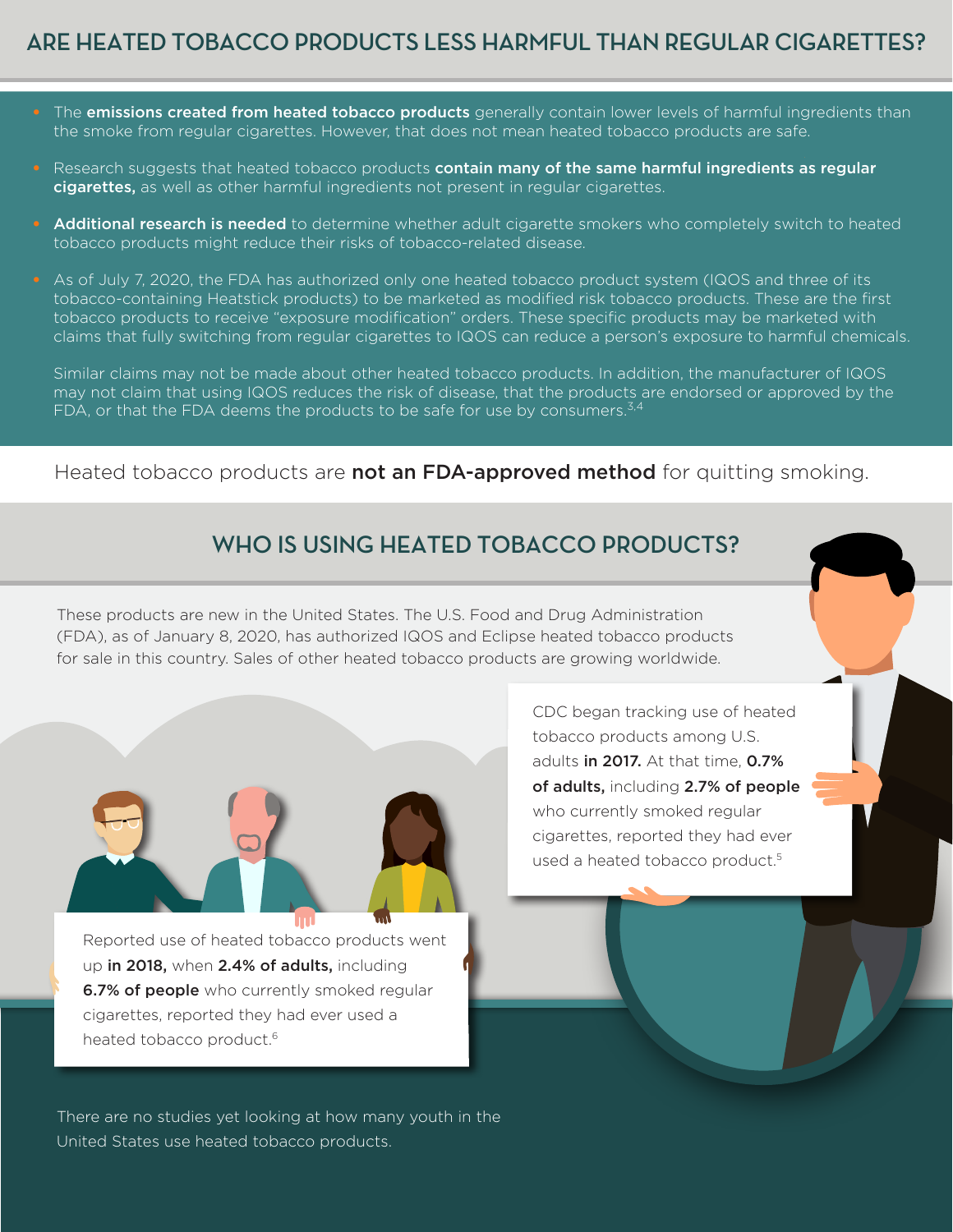#### **WHAT CAN PEOPLE DO TO ADDRESS USE OF HEATED TOBACCO PRODUCTS?**

STATES, COMMUNITIES, TRIBES, AND TERRITORIES CAN implement evidence-based, population-level strategies that address use of all forms of tobacco products, including heated tobacco products, such as:

- » Incorporating all tobacco products, including heated tobacco products, into smoke-free and tobacco-free policies.
- » Licensing retailers who sell tobacco products and restricting young people's access to tobacco products in retail settings.
- » Implementing price policies.
- » Reducing access to flavored tobacco products.
- » Curbing advertising and marketing for tobacco products that is appealing to young people.
- » Developing educational initiatives that warn about the risks of tobacco product use, especially among young people.<sup>7,8</sup>

#### PARENTS AND TEACHERS CAN:

- » Learn about the different types of tobacco products and the risks of using tobacco products, including heated tobacco products.
- » Set a good example by being tobacco-free.
- » Talk to children, teens, and young adults about why all forms of tobacco products are harmful for them.
- » Develop, implement, and enforce tobacco-free school policies and prevention programs that are free from tobacco industry influence, and that address all types of tobacco products, including heated tobacco products.<sup>8</sup>

- HEALTH PROFESSIONALS CAN:
	- » Learn about the different types of tobacco products and the risks of using tobacco products.
	- » Ask about use of all forms of tobacco products, including heated tobacco products, when screening patients for the use of tobacco products.
	- » Talk to children, teens, and young adults about why all forms of tobacco products are harmful for them.
	- » Encourage patients to quit using tobacco products. 8